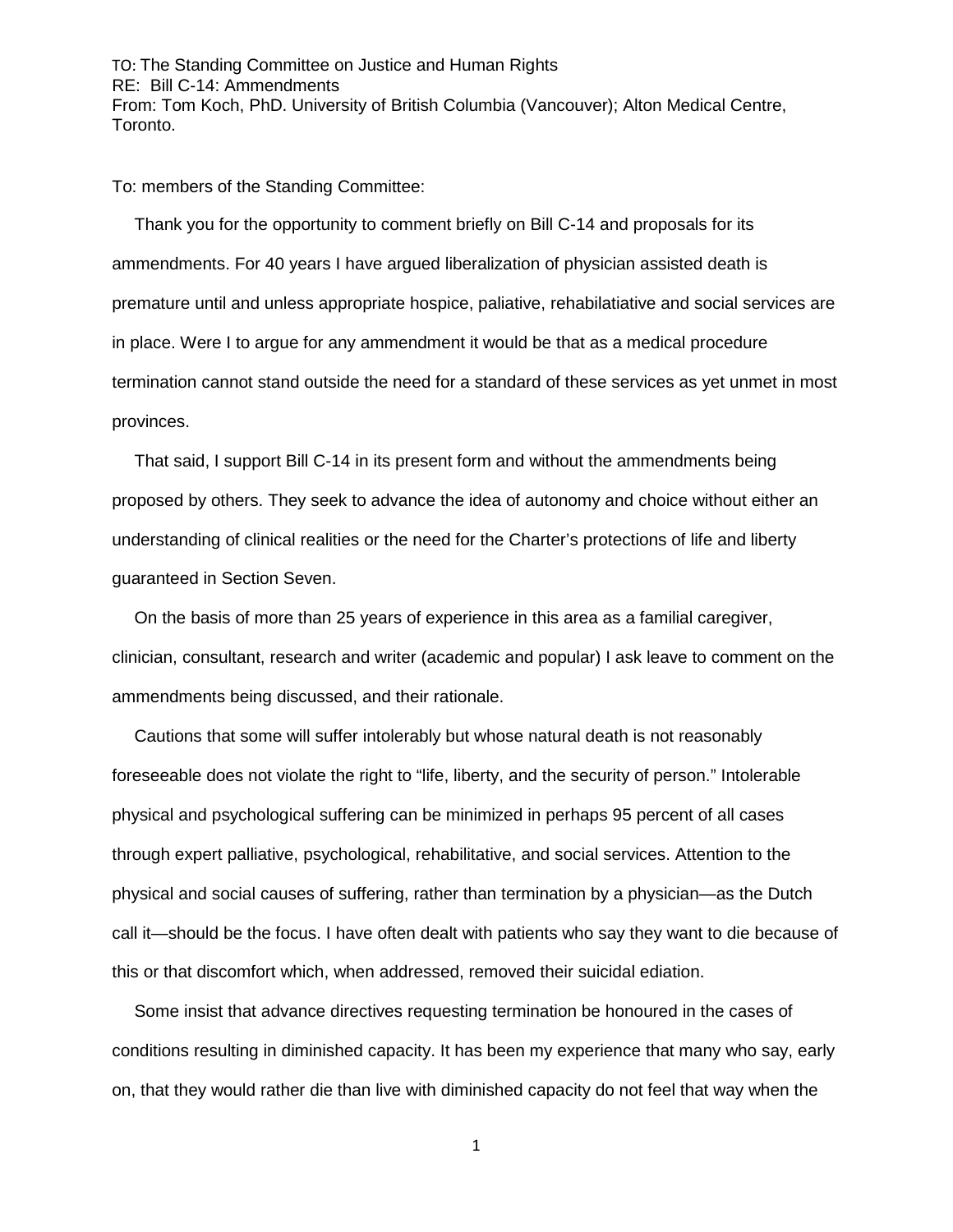TO: The Standing Committee on Justice and Human Rights RE: Bill C-14: Ammendments From: Tom Koch, PhD. University of British Columbia (Vancouver); Alton Medical Centre, Toronto.

effects of their chronicities occur. There is still life to be lived, and enjoyed, across the course of these cognitively limited states. In our fear of them, and before their onset, the death that seems preferable is in the experience not necessarily desirable or sought. Simply, advance directives made in relative health may have little bearing on the preferences of people living in these somewhat diminished but still viable states of life.

Restricting access to adults at least 18 years of age again makes experiencial sense. We have several times in Canada seen teenagers who while capacitated in theory make choices and judgments that simply reflect parental views rather than their own best medical interests. That is, they have a capacity to reason but not the experience to arrive at decisions independent of parental perspectives. Example are available.

Requiring witnesses to any request for physician termination, and a waiting period between requests and physician engagement, similarly makes sense. I have in Canada and the US seen physicians who sought to hasten death for a variety of reasons. And we know from the literature this sometimes happens. Requiring witnesses, a waiting period, and perhaps a more rigorous review are sensible protections against haste to end a life that, on reflection, might have value to the person and his or her community. Again, there is literature here.

Persons with competence-eroding conditions will typically go through periods of depression and suicidal thought. This is true of cognitive diseases as well as neurological conditions, spinal chord injuries and traumatic brain injuries. Experience and the literature insist that with good clinical care and social support most of those patients, given time, find an equally valuable if different life is possible. If we believe it is the nation's duty to assure that possibllity then to limit access to early termination in these cases makes sense.

This brief submission is offered without a wealth of supporting documentation. It has a 740 word limit, after all. Much of that documentation may be found in my books, articles, and my

2